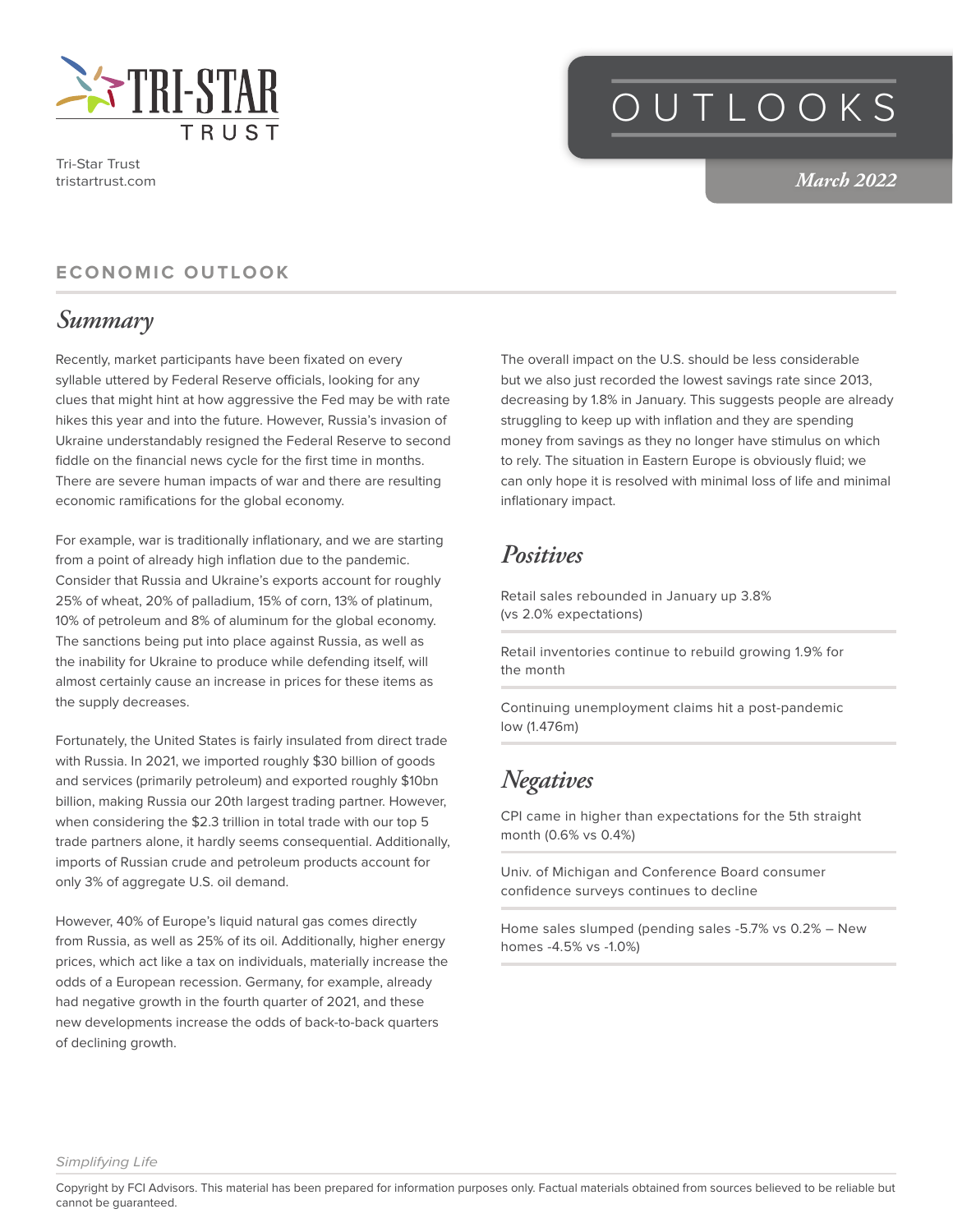

Tri-Star Trust tristartrust.com

## OUTLOOKS

#### *March 2022*

#### **EQUITY OUTLOOK**

#### *Summary*

Entering February, the equity markets were already concerned about Covid, inflation and the Federal Reserve response to inflation and Russia's intentions in Ukraine. Russia's full scale invasion has sent a clear signal that drove global markets lower. The S&P 500 finished the month down 3.0% with growth stocks once again trailing their value counterparts.

Seemingly overnight, Covid has largely left the scene as far as its impact on financial markets. Inflation fears have risen further given the increase in the crude oil price, partly triggered by the crisis in Ukraine and corresponding sanctions imposed on Russia. Those pressures are almost certain to be limited as gasoline prices are unlikely to continue to appreciate at the rate seen in the previous 18 months.

The stock market's focus has squarely shifted to the crisis in Ukraine. The humanitarian toll is tragic and it is important for investors to weigh the potential impact on capital markets. If the conflict remains contained to Ukraine, the current market correction may be fully reflecting that outcome. Neither Russia nor Ukraine are major contributors to international trade, aside from Russia's obvious impact on the fossil fuels industry. So long as Western powers don't get drawn into a more significant role in this conflict, global markets should eventually stabilize and present a buying opportunity for equity investors. If matters escalate to the contrary, it becomes quite difficult to assign probabilities around those potential scenarios and the resulting

market reaction. So the near-term stock market outlook is unfortunately in the hands of an increasingly isolated and unpredictable autocrat.

#### *Positives*

Equity fundamentals

Oversold conditions in many individual stocks

Covid appears to be transitioning to an endemic

## *Negatives*

Ukraine invasion

Inflation remains elevated

Supply chain and labor shortages

### *Unkowns*

Federal Reserve's strategy evolving

Copyright by FCI Advisors. This material has been prepared for information purposes only. Factual materials obtained from sources believed to be reliable but cannot be guaranteed.